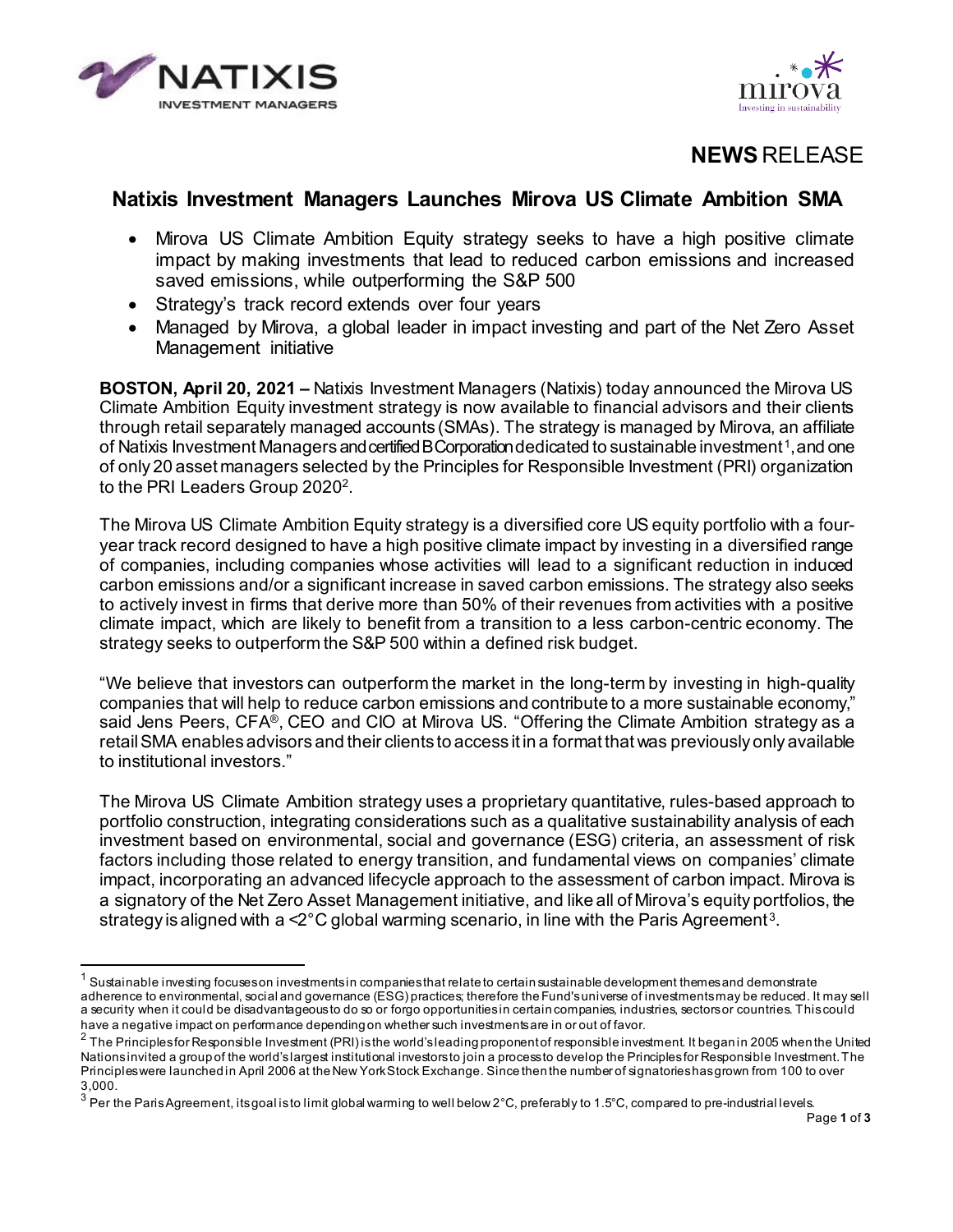

# **NEWS** RELEASE

"Client demand for climate-focused investment strategies has never been stronger, and expanding access to the Mirova US Climate Ambition strategy through a retail SMA provides investors with an efficient way to invest in this well-established strategy," said David Giunta, CEOfor the US at Natixis Investment Managers.

The strategy is co-managed by Manuel Coeslier and David Belloc, CFA®, and is managed by Mirova US LLC. Coeslier is a portfolio manager and SRI analyst at Mirova who specializes in measuring the impact of investment portfolios on climate and the energy transition. He led the development of Mirova's carbon assessment methodology and has been a member of the European Commission's Technical Expert Group on Sustainable Finance where he particularly worked on climate benchmarks. Belloc is a cross-asset Portfolio Manager at Mirova with more than 20 years of investment experience. Earlier in his career he managed strategies in quantitative equities, smart beta and convertible bonds. The team also draws on a global team of multi-disciplinary specialists and a Responsible Investment Research Team with analysts dedicated to ESG research.

The Mirova US Climate Ambition strategy was previously available through institutional separately managed accounts and will now be available to retail investors through financial advisors via model delivery, single contract and dual contract SMA programs.

Mirova also manages three equity mutual funds available to US investors, the Mirova US Sustainable Equity Fund (MUSYX), the Mirova International Sustainable Equity Fund (MRVYX), and the Mirova Global Sustainable Equity fund (ESGYX). All three strategies are also available to eligible financial advisors and their clients as SMAs. The firm also offers an ESG fixed income mutual fund, the Mirova Global Green Bond Fund (MGGYX).

#### **About Mirova**

Mirova is an investment manager dedicated to responsible investment. Through a conviction-driven investment approach, Mirova's goal is to combine value creation over the long term with sustainable development. Mirova's experts have been pioneers in many areas of sustainable finance. Their ambition is to keep innovating to create the most impactful solutions to meet their clients' goals. Mirova manages \$23.9 billion as of December 31, 2020, which includes \$4.96 billion managed by its US subsidiary, Mirova US LLC.

#### **About Mirova US**

Mirova US is an SEC registered investment advisor that is a wholly owned affiliate of Mirova. Mirova is operated in the US through Mirova US. Mirova US and Mirova entered into an agreement whereby Mirova provides Mirova US investment and research expertise, which Mirova US then combines with its own expertise when providing advice to clients.

#### **About NatixisInvestment Managers**

Natixis Investment Managers serves financial professionals with more insightful ways to construct portfolios. Powered by the expertise of more than 20 specialized investment managers globally, we apply Active Thinking<sup>®</sup> to deliver proactive solutions that help clients pursue better outcomes in all markets. Natixis Investment Managers ranks among the world's largest asset management firms<sup>1</sup> with nearly \$1.4 trillion assets under management<sup>2</sup> ( $\epsilon$ 1, 135.5 billion).

Headquartered in Paris and Boston, Natixis Investment Managers is a subsidiary of Natixis. Listed on the Paris Stock Exchange, Natixis is a subsidiary of BPCE, the second-largest banking group in France. Natixis Investment Managers' affiliated investment management firms include AEW; Alliance Entreprendre; AlphaSimplex Group; DNCA Investments;<sup>3</sup> Dorval Asset Management; Flexstone Partners; Gateway